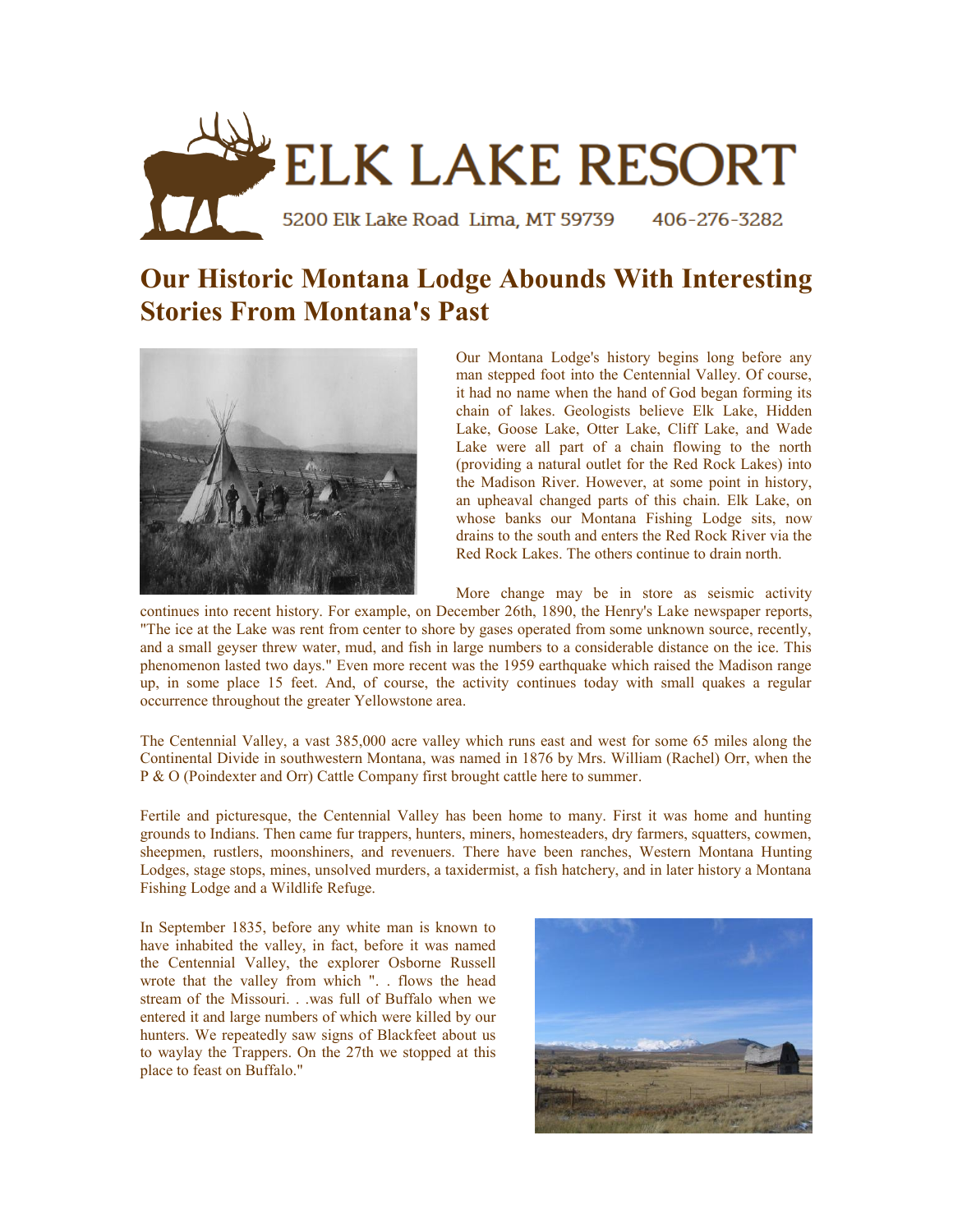Dr. John C. Seidensticker, M.D., a writer for the Beaverhead County History Books tells of a Father DeSmet ". . .traveling slowly up the Centennial Valley with the Flathead Indians, leisurely hunting on the way. . ." The Centennial Valley was well known to the Shoshone-Bannock, the Nez Perce, and other nomadic tribes. As there is evidence of considerable Indian traffic in the area (and records of their visits in the early settlers' diaries), there is little reason to doubt the Indians frequented the area.

Using the term loosely, Marcus Daly, the famous American copper magnate, was the first to 'possess' the Centennial Valley. He owned notable sections of ground in the late 1800's. As he believed the high altitude would increase the lung capacity of his horses, he aspired to own the whole valley and fence its perimeter. However, he didn't think the place fit for man nor beast in the winter. Thus he built horse barns in the valley, at least one which is still in use today.

The Levi Shambow are titled the Centennial Valley's first permanent settlers although a newspaper article dated from 1893 says, "Ike Marble and his father, John Marble, have sold their improvements and are going to Big Horn country. They are the oldest setters in the valley, and we regret to have them leave." The Shambow family arrived in the mid 1880's. After an easy winter, the Shambows believed they had found paradise. The next winter, however, was more typical, and tested their determination and will.

Most early setters to the Centennial Valley arrived in the 1890's, spurred on by a new land law which was passed in 1889. This law allowed a homesteader to take 640 acres. Many early settlers, once they had completed the three year proving time, sold their land to ambitious larger ranchers who sought to expand their land holdings. In fact, many families seemed only to happy to leave the area once they'd experienced its turbulent winters, but others stayed and put down deep roots.

Thanks to the pens of people like Lillian Hackett Hanson Culver, who moved to the Centennial Valley from Lima to homestead in 1887, we have a fairly extensive record of life in the Centennial. Set apart from the rest of the world, this valley became a world of its own during the late 1800's and early 1900's when the official census put the number of residents at its all-time high of 500.

Even after the white man had set up permanent residence in the valley, Indians continued to frequent the area. A July 4, 1890 newspaper article tell us, "A balloon was up at 9 o'clock at night, illuminated by fireflies that were caught at the mouth of Demon's cave, near the foot of the lake. It was filled with gas, and being the first one ever let go here, the natives went wild with delight." Then, on September 28th, Lillian wrote, "Indians call. Sell them \$1.00 worth of groceries and get Bill and Fred gloves and meat."

The incredible leeway given the Indians in their annual hunts is amazing. A September 25th newspaper article reported, "A small band of Indians are camped near the narrows." On October 6th it said, "Chief Ten Doy and his followers are camped at Cliff Lake and are slaughtering elk, deer, and everything they chance to see. They have a pass from the agent at Lemhi to come to Montana for two months to hunt elk." The settlers' feelings are evident in a November 5th newspaper report. "Fred and Will Dingler were up here on a hunt, but as Ten Doy and his bold fellows have been in the vicinity this fall, the game has all been killed or driven away and the boys were unsuccessful." Since white men were not allowed to kill elk in the valley, it is easy to understand how hard feelings could develop. However, their return reported on September 21st,



1891, seems to have been their last.

No history of the Centennial would be complete without a mention of the stage line which carried visitors through the valley from Monida, Montana to West Yellowstone from 1898 - 1907. The M-Y line sold three excursion trips from Monida through Yellowstone National Park. Their outfit consisted of twelve 11-passenger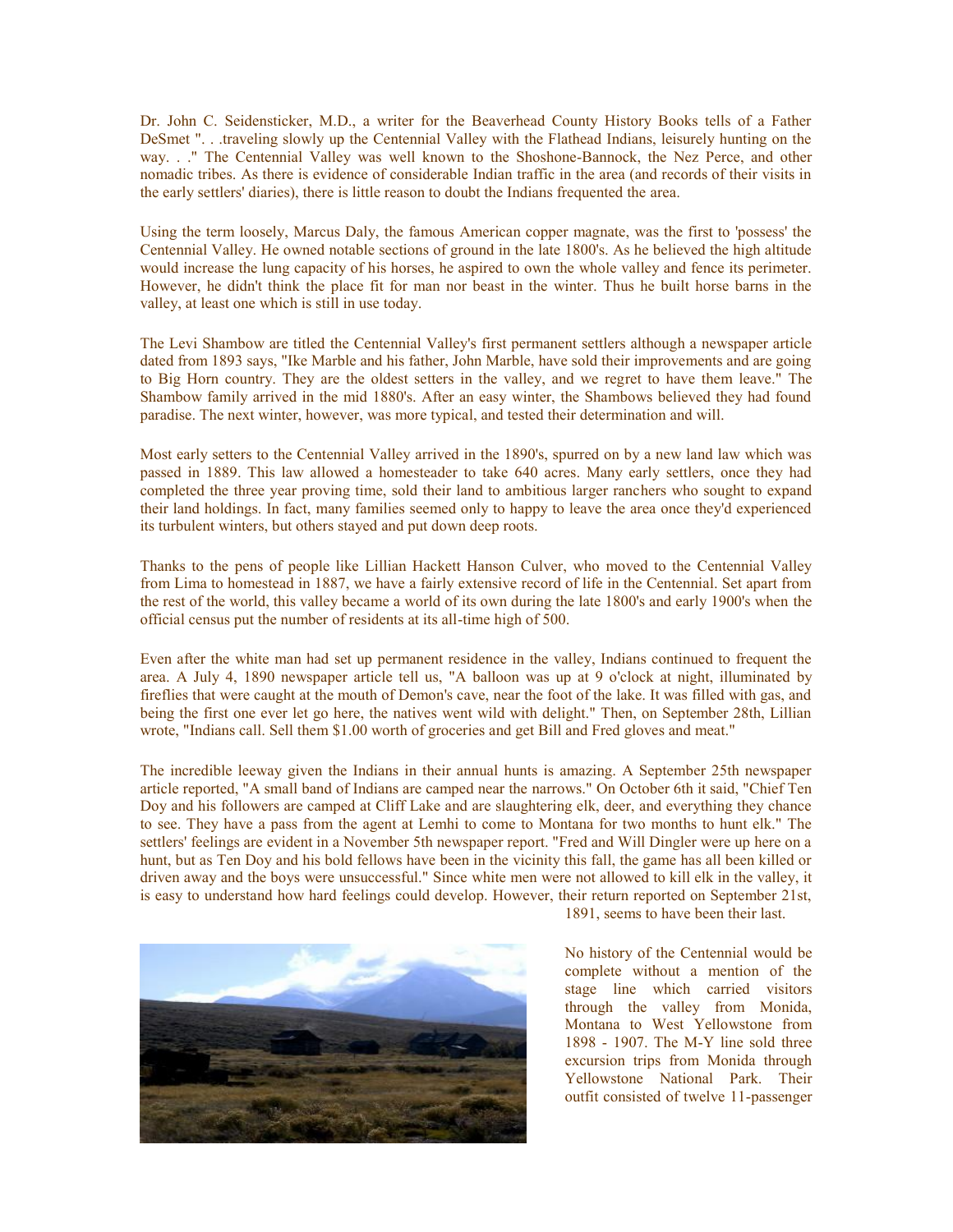and four 3-passenger Concord coaches, eighty horses, two buggies, and forty employees.

Looking at Monida today, it is hard to imagine anything ever happened there. However, at one time tourists flocked to the town, stayed in its hotel and visited the local saloons before embarking on a six to eight day round trip to Yellowstone National Park. Thirty miles outside of Monida the stage passed through the thenbooming town of Lakeview. Today Lakeview consists of the Refuge headquarters and a few private landholdings; back then it had a hotel, a general store, a post office, two bars, and a good blacksmith. Four miles past Lakeview George Shambow leased buildings and a stable to the stage line for a lunch and horse switching station. Then it was on up the valley for the overnight stop at the Dwelle residence.

It is hard to comprehend the vast numbers who rode the train to Monida, only to take the long stage ride across the Centennial Valley before reaching their destination - Yellowstone National Park. However the Madisonian Newspaper reported on August 28, 1902, that the stage line ". . .has carried over 12,000 passengers to the National Park this season and are having all they can handle every day. They have had to put on extra teams to accommodate the large number of tourists."

Like every other era in history, this one soon met its demise. Out dated by the faster and more efficient motorized transportation and the addition of a Union Pacific branch line from St. Anthony, Idaho to West Yellowstone, Montana, the stage line ceased operation in 1909, although the M-Y continued tours of the Park until 1916. It was probably this change, as much as anything else, which guaranteed the delayed expansion of the Centennial.

One of the many 'unique' things about the Centennial is the lack of a 'town'. However, it still had its characters. For example, Jack Hamilton and his wife who ran Al Forsythe's store. Jack is remembered for having a terrible temper. However, if you could get to the store after he and his wife had a row, they would outdo each other giving things away. Another character, Slim Newton led a colorful life during Prohibition making moonshine and doging revenuers.

Town living didn't necessarily mean life was any easier. Take Christmas Day, 1894. A blizzard blew into Lakeview that was so bad residents had to stretch a rope from the house to the barn just to keep from getting lost while going to feed the stock and milk the cows!

The realities of life in the Centennial Valley were often hard. A newspaper article dated December 27, 1889, reports, "Mr. Cooley's cattle are in bad shape. They have had no hay for ten days. He has 300 tons of hay that he cannot reach. The snow is too deep, and the hay is fifteen miles from the stock. He has 250 tons of hay at the ranch and 500 head of cattle to feed. This will not last more than 1/3 of the winter. . ." And, as



life will have it, animals weren't the only ones to suffer.

"The stormiest day I ever did see. . .This is hard country to live in. I don't think we will stay in it long." Lillian records on February 1st, 1890. On June 2nd she writes, "Commenced to hail yesterday at three and then rain, and we are in an awful plight. Found everything wet in my room and kitchen. . .Has rained steady all day till we have not a dry place in the whole house. We both cried we were so blue.

. .Oh this is dreadful, and the corral is ankle deep in mud." And, on July 21st of the same summer the newspaper records, "A terrible cloud burst occurred on the Upper Ruby last Sunday evening which ruined 30 acres of oats, tore down houses, swept away mowing machines, carried out bridges. . .and tore things up in general; hail stones, as large as hen's eggs, fell."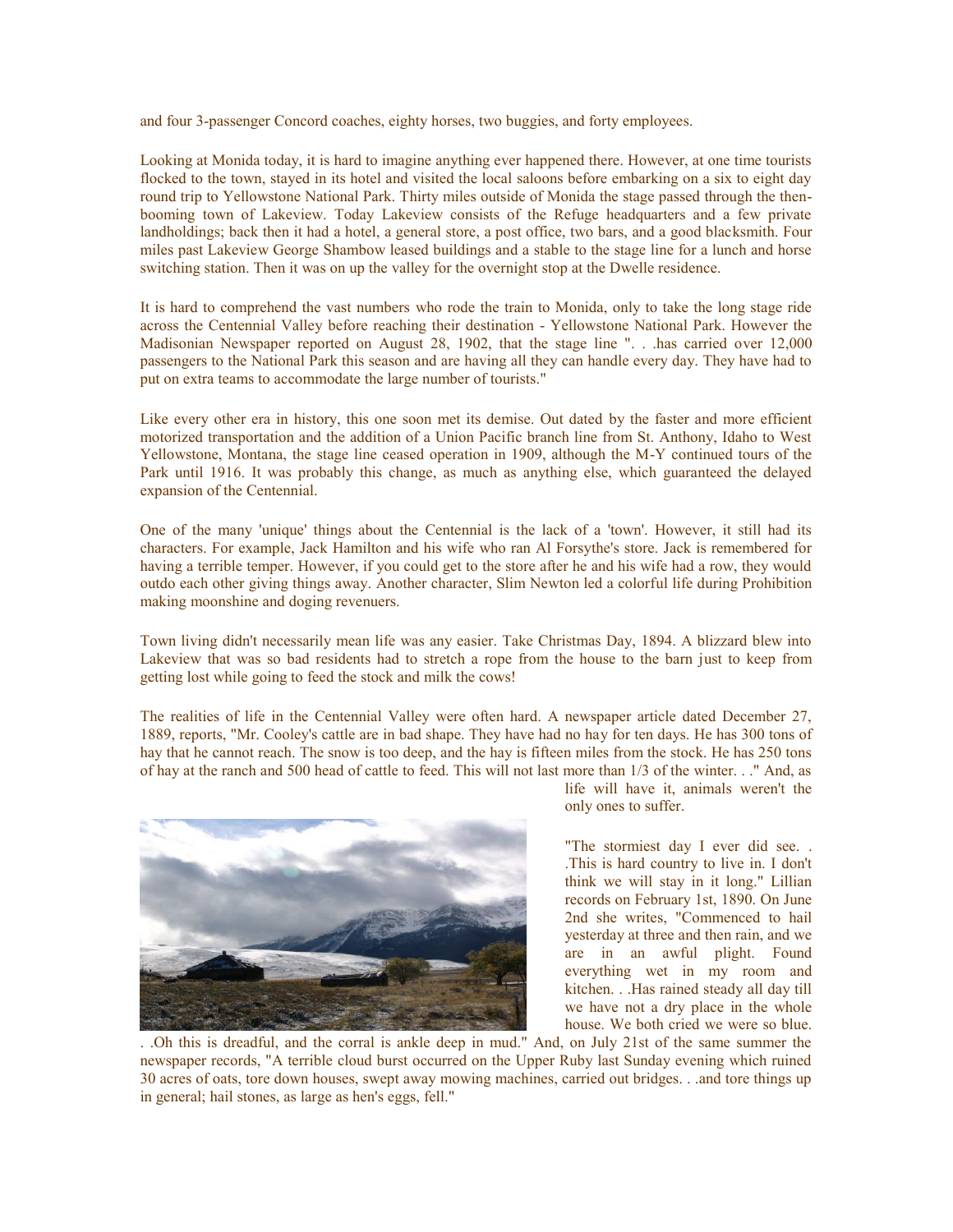If the weather didn't get you down, the mosquitoes might carry you off. On July 16, 1892, Lillian writes, "The mosquitoes were a terror tonight. The men could hardly milk." And on the 27th she says, "The mosquitoes are so bad the men don't always milk."

**Dillon** offered the nearest doctor - a long wagon ride followed by an often longer train ride. Babies born in the Centennial were often delivered by a midwife or a neighbor. They didn't always survive. On June 3rd of 1894, Lillian wrote, "Mrs. Burns' baby came 30th May. Buried Saturday 2nd. First funeral in a month." Accidents also occurred. On April 8, 1849, the newspaper reported, "We are pained to hear of S.K. Clark's little daughter getting kicked by a horse. Her skull was badly fractured. The latest report is that she will get well. She narrowly escaped death." But on July 31st, Lillian reported, "Sam Clark's little girl, Francis, was taken to Dillon to be buried last Saturday. She died after three operations."

Not every incident turned out tragic. A July 13, 1891, article reports, "Seven tramps passed through the valley one day last week, going to the railroad...As Frank Pederson was coming home one evening, not long ago, he saw two men leaving his place. He hurried and looked through the house and found they had taken all of his wearing apparel, so taking his six shooter he followed and soon overtook them. Pointing the revolver at them he demanded his clothes, and they disrobed even to his underwear and jogged along a best they could."

The people who lived - even thrived - during that era are the heros. Take Thelma Catherine Blake. Born in the Centennial on April 3rd, 1899, Thelma was the first girl to graduate from the eighth grade in the valley. Not an easy feat in those days! This industrious young lady went on to attend Butte Business College. However, true to her roots, her real love was riding the open range on a half-wild horse. She was the picture-perfect Centennial Valley belle in her red velvet riding habit with her rawhide rope and .22 pistol by her side.

Then there was Sunny Bean. This favorite valley son was born Jan 5, 1896. The epitome of a frontier boy, Sunny traversed the rivers, lakes, and mountains barefoot in faded overalls. He learned to shoot, ride, and use his fists a little better than his peers. In spite of his 'rough' exterior, Sunny loved his fiddle. When he reached manhood, this 'frontier boy' set his sights on the 'valley belle'

Courtship, however, wasn't always easy. In fact, one July 4th found Sunny working on Clover Creek while his belle charmed folks in West Yellowstone. This wouldn't do. So, Sunny drove his team and buggy to West to pick up his sweetheart. From there they headed to Lakeview for the Independence Day celebration. After winning the foot race, the bucking horse contest, and the high jump, Sunny loaded his lady back into the buggy and returned her to West Yellowstone. He then headed back to Clover Creek. A fully day? You bet! Especially when you recognize it was about 250 miles in a buggy!

Few in these tough but idyllic days realized how close change was to their doors, but rumors were starting to flow. On November 16, 1891, the following was reported, "There is a rumor afloat to the effect that the government is going to set aside the Henry Lake country to be used in connection with the National Park, as a reserve and to prevent fishing and hunting. If this be true, the settlers will all have to move away. We trust this is not true." Then, closer to home: on August 3, 1892, the newspaper reported, "We notice in the report of the State Irrigation convention held in Helena, Jan 7 and 8, 1892, that the lands on each side of the Red Rock river in this valley and the marshy lake lands are withdrawn from entry so as not to interfere with the storage of water when the government sees fit to make an appropriation to put in a dam. This will probably prevent this valley from ever settling up any more than it is at present. In fact, it will cause some of the old settlers to move nearer the mountains if they are to stay here."

Change really began in earnest in the Centennial in the early 1930's - the depression era. It was during this uniquely vulnerable time the government stepped into the picture. Claiming the drought, which had held the valley for the last several years, would last forever, they talked the ranchers into selling out to create the Red Rock Lakes National Wildlife Refuge.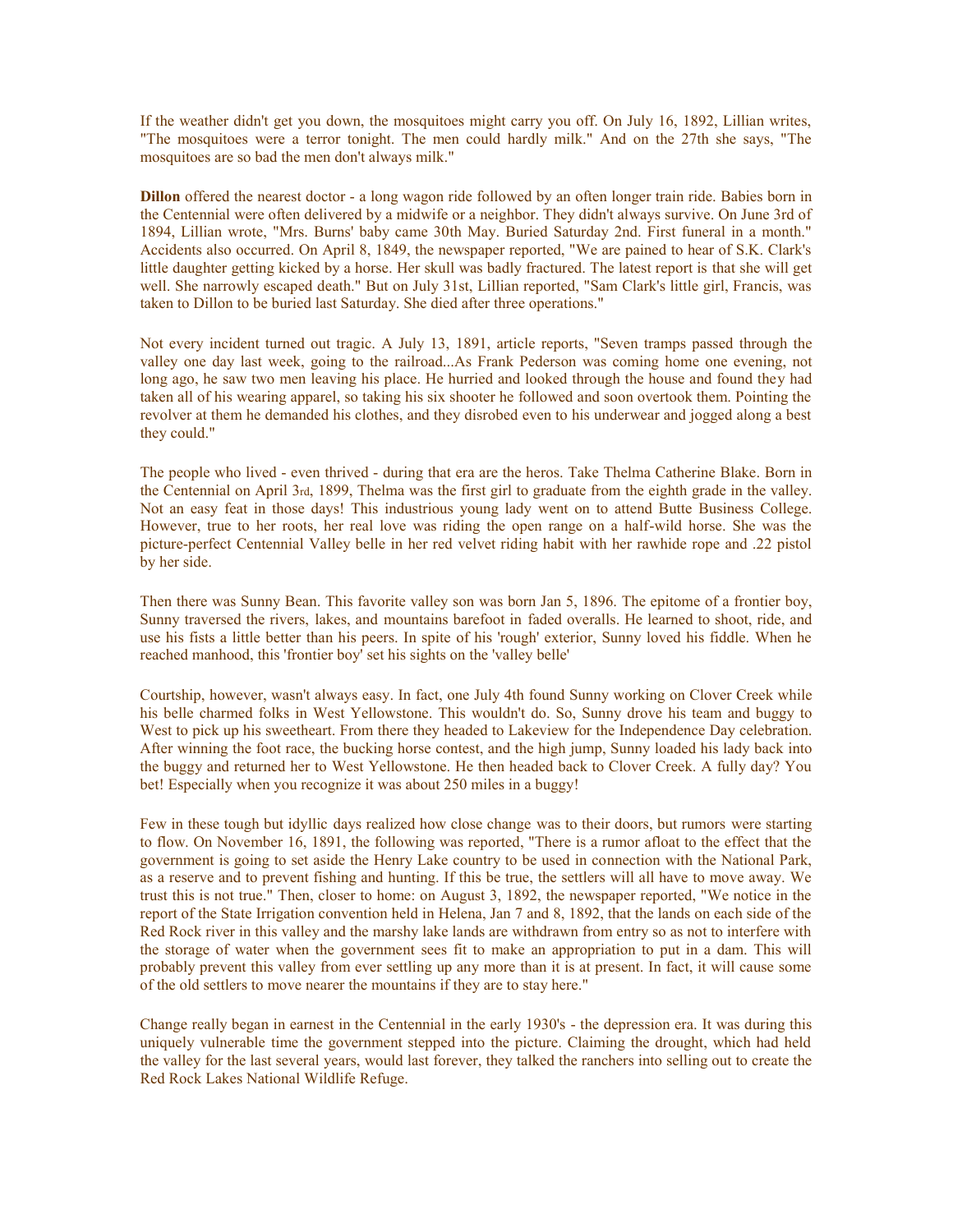Of those days, one obviously embittered reporter writes, "In the Centennial Valley there are two small ponds which do not freeze over in the winter. . .It seems these ponds had a few swans that lived there year round, forty more or less, I've been told. In the thirties some do-gooders came in and decided that these birds were on the edge of extinction. . ." Thus, he says, in the "1930's [the] G men came to condemn the land for a Refuge. The ranchers were told to sell, or else. Or else in some cases was the revocation of homesteads which were not proved up on yet. In other cases it was pure lies and bullying. As for the owners of the duck hunting clubs on the lower lake, they were told they would have 99 year leases for their clubs to hunt if they would sell their holdings. . ."

This writer goes on to relate his version of the changes which followed over the next 30 years or so - the poisoning of the lakes to kill non-native fish, the discontinuation of grazing to accommodate the ducks, the removal of many old buildings to create a more 'wilderness' feel, and the revocation of the 99-year leases for the hunt clubs.

No doubt the depression made the government's offer to purchase the settlers' land very appealing - maybe even a life-saver for some. Furthermore, I doubt anyone who has visited the Centennial in recent years would disagree the Red Rock Lakes National Wildlife Refuge presence which vastly impeded development has only made the valley more unique. Where else can one go and enjoy such wide open and un marred vistas as far as the eye can see?

## *The Beginnings of Elk Lake Resort*



Few people lived in the Centennial Valley, year-round, until 1886 when Jim Blair and his partner, Henry Hackett, decided to give it a try. The next year, Henry convinced his sister, a divorced woman with a young son and a serious case of rheumatoid arthritis which had brought her millinery career in Dillon to a halt, to come 'keep house' for the two bachelors. In exchange he would build her a cabin on an adjoining homestead. She came to the valley, fell in love with it, and took up a homestead at a place she named Picnic Springs not far from where Elk Lake Resort now sits. But it would take two years of reminding and downright nagging to get Henry to build that cabin.

Based on Lillian's journals and the newspaper clippings she collected, it would appear Henry Hackett may have been the first to live here at Elk Lake. On March 18, 1891, the newspaper reported, "Word comes that Jim Blair will be with us again soon, and will go into partnership with Henry Hackett at the Elk Lake Ranch." Throughout the year Lillian and her family took several trips to Elk Lake, according to entries in her

journal. Then, on November 25, 1891, Lillian wrote, "Henry has sold everything to Blair for \$300." A newspaper article from November 30th clarified the 'everything'. It said, "Henry Hackett has sold his ranch on Elk Creek to James Blair." And, thus, the recorded history of the settlement of Elk Lake began. At what point the land came into the the possession of the US Forest Service, I have yet to learn. However, I do know that in 1933 Faye and Edna Selby applied for a permit from the USFS for a Western Montana Fishing and Hunting Resort to be located at "The Narrows" on Elk Lake.

Faye's first job was to build a road to the current Resort location. Based on old photos, it appears the road ended at the foot of the lake. Thus the job of building a road along the edge of the lake and up to the Resort's current location on Narrows Creek had to be done with a team of horses and a Fresno. Once completed, the Selbys began hauling lumber from their sawmill on Tom Creek - across the Centennial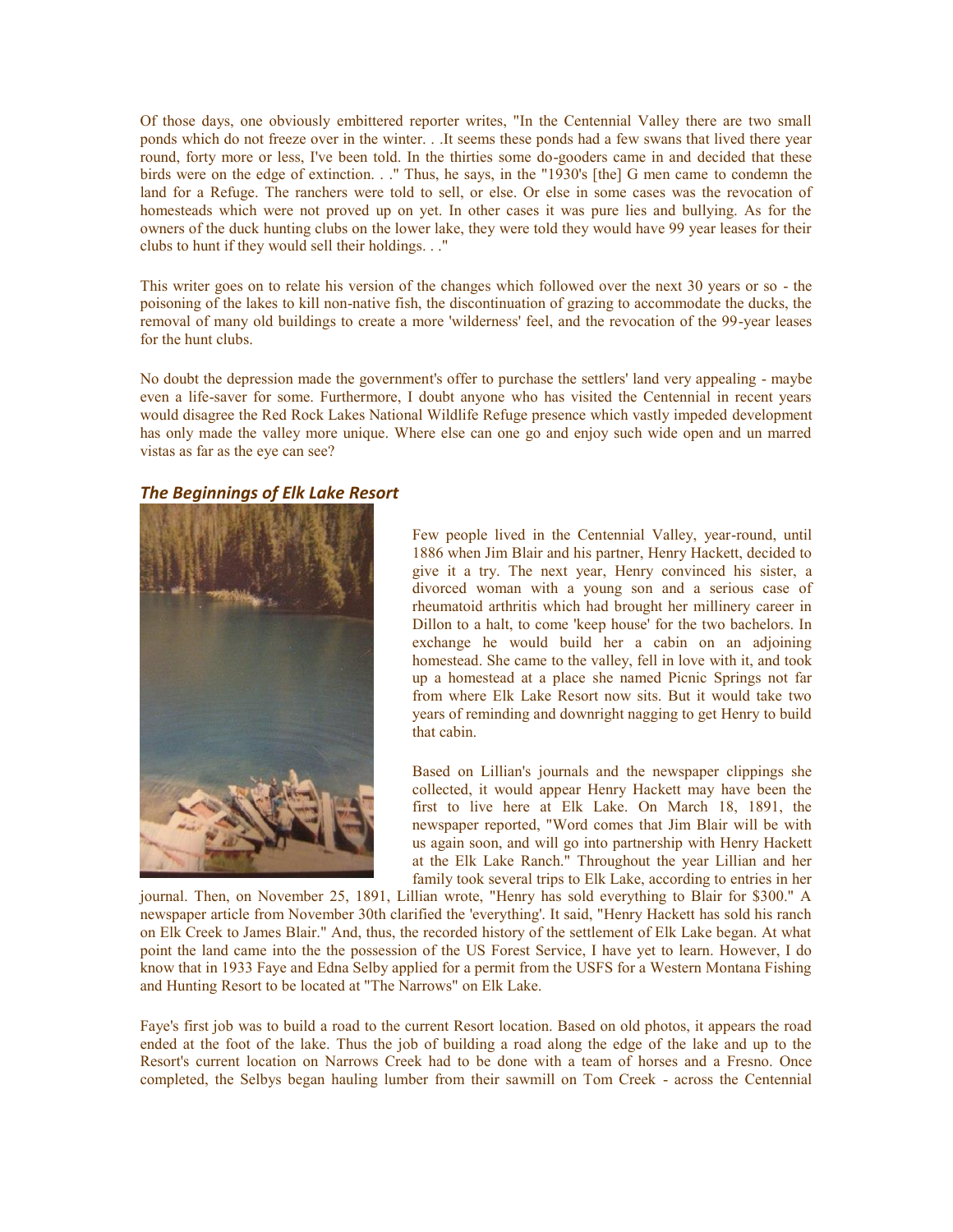Valley - to build the old ranch house and the barn beside it. By the late 1930's he had finished several rustic cabins and Elk Lake officially became a Western Montana Fishing and Hunting Lodge.

At this time, the road ended at the resort - no access to Hidden Lake existed. The Selby's had wooden row boats on Elk Lake and Hidden Lake to rent to their customers. Selby's boats were located on the south end of Hidden, near where the present boat house stands. On the north end of the lake Monty Neely, who owned a resort on Cliff Lake, had a few wooden row boats of his own. In fact, I have heard it is possible to see one of these old boats, now resting peacefully on the bottom of the lake near where they were originally moored.

Although one would expect little of the 'outside' world ever came to Elk Lake, at least one famous visitor and her entourage made the journey. As an old issue (1940's I believe) of the now defunct 'Click Magazine' recorded, Jane Russell thoroughly enjoyed her fishing trip to Hidden Lake. Read excerpts from the [Click](http://www.elklakeresortmontana.com/ClickMag.htm)  [Magazine article.](http://www.elklakeresortmontana.com/ClickMag.htm)

The present lodge was built in the 1950's. At that time it was used more for a summer owner's quarters, dance hall, and bar than its present use. The bar was located in basically the same position as today. However, there were no bathrooms, and I have been told the living room and bar were one big room - with an office are in the present living room. What now serves as our dining room and kitchen were apparently included in the owner's quarters. They made use of the open space, however, as dancing was a regular occurrence in the lodge, with revelries going on late into the night.

For those wishing for something to eat, there was the "Club House" - as an old sign identified it. Known today as the old ranch house, for several years this versatile building served as a meeting room, owner's quarters, and dining hall. Meals were cooked on an old wood burning cook stove and water ran continuous in the kitchen sink - piped in from a spring up the hill.

Faye Selby profited from the size and quality of fish produced by Elk and Hidden Lakes, but he also contributed to the fishing of the time by hauling in trout to stock the lake. In fact, I believe he was the first person to try Rainbow Trout in Hidden Lake, and although the lake hasn't been stocked in 50 years, descendents of these original fish still produce large feisty fish for the interested angler.

By the late 1950's I've been told it cost \$20 for a trip across Elk Lake followed by a ride in an old car from the end of Elk to Hidden Lake. All this for a chance to catch some of the "Monsters" reputed to lurk in Hidden Lake's depths. However, some of Hidden Lake's fishermen, tired of Faye's extravagant prices, found a way to get a jeep in from Antelope Basin and intersect with the dirt track from Elk up to Hidden. By 1959 this road was frequented by several who knew of its existence. Of course, this was a great source of irritation for Mr. Selby.

Lest one think Elk Lake was too far off the beaten path to be of any interest to the movers and shakers of the 'real' world, it seems several dignitaries visited this humble hovel. It is reported that people such as Jane Russell, Eddy LaMore, Harry Allen, Supreme Court Chief Justice Warren E. Burger, and, possibly the most famous of all, Tennessee Ford, have frequented the shores of Elk and Hidden Lakes in years past.

The final 'big shakeup' of the Selby's career at Elk Lake Resort (then known as Selby Resort) occurred in 1959 when the quake which formed Earthquake Lake in Madison County shook things up at the Resort as well. It is reputed to have done considerable damage to Elk Lake Road. In fact, I've heard not a bottle or glass was left in tact when it was over.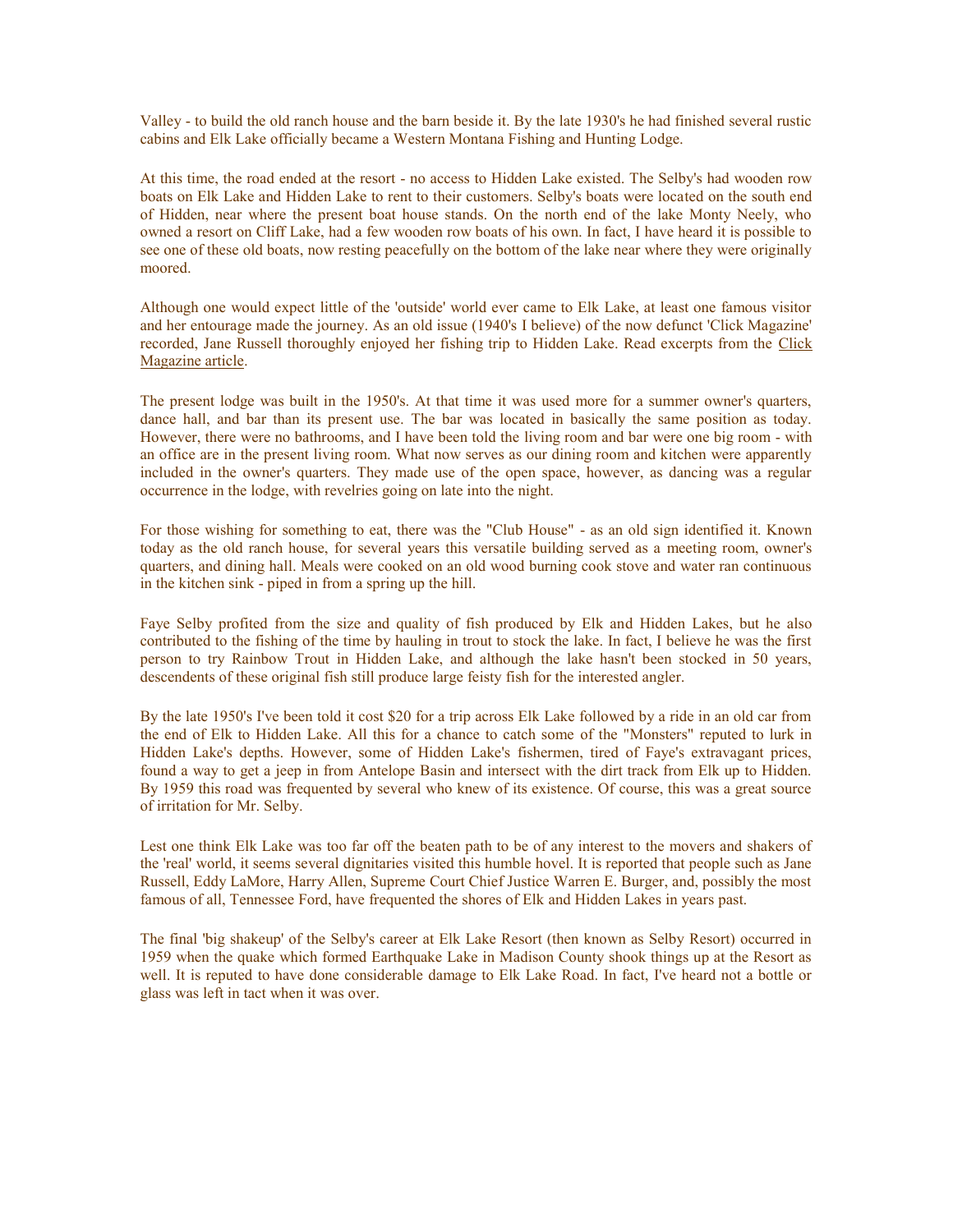

Hank, a tall lanky cowboy with a history of bull riding, logging, and cowboying, along with his wife Erlene, bought the resort in 1965. They had known the Selbys for years, and had spent many happy times at the Resort. Hank and Erlene took over where the Selbys had left off - but they

also began to renovate the resort. They began adding bathrooms to the existing cabins. At this point, the Resort offered breakfast and dinner which Erlene cooked in the old ranch house on a wood cook stove.

They did a lively business in the summer catering to fishermen, and in the fall and early winter catering to hunters. However, they were closed every winter except their last. Back then there was little to no traffic in this portion of the Centennial Valley in the winter. A few trappers running their trap lines or coyote hunters seeking pelts were all the company they had.

In 1967 or 1968 the Forest Service created a major change in Hank and Erlene's business when they put in the road to Hidden Lake. No longer did people need to be ferried across Elk Lake and driven up to Hidden. At that time the road ran right through the Resort - instead of around it - but, because it was a public rightof-way, they couldn't charge a toll, they just had to deal with the irritation. Shortly thereafter, the Forest Service also put a stop to fishermen using the jeep road in from Antelope Basin.

I've had the privilege of visiting with Erlene a few times - twice in person, once on the phone. She shared with me a bit about her life here at Elk Lake Resort. She said they had no phone and no power. Their mail was delivered to the mailbox at the end of Elk Lake Road - by snow plane in the winter. They catered mostly to fishermen, but as the area became more well-known, their fall and early winter hunting business grew. Back

then, Erlene said, the hunting was phenomenal.

In 1970, the last winter Hank and Erlene owned the Resort, they began trying to develop a winter business. That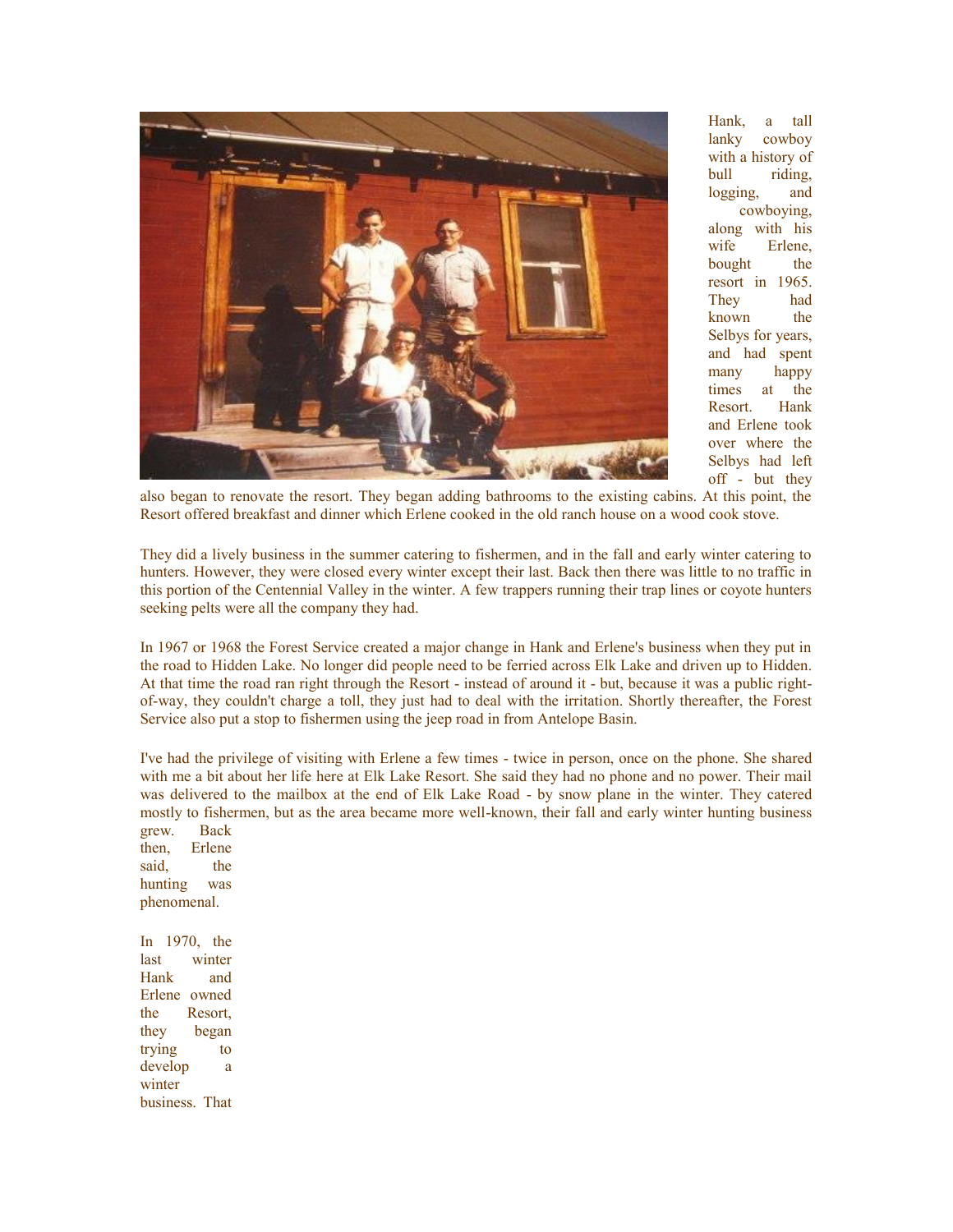year they were visited by 93 snowmobilers - a large number for the first winter, and especially when one takes in consideration the 'types' of snowmobiles available then.

Erlene told me the story of one well-to-do lady who came in that winter on a snowmobile. She and her husband rented a cabin for the night. Of course there was no water in any building except the ranch house where water from the spring ran through the sink in a steady flow to keep it from freezing. As she watched Erlene cook their supper on the wood burning cook stove, she said, "I'd really like to help, but I don't know what to do." Then she went on to relate that she had a maid, butler, and cook back at home to care for her needs. She found it hard to believe Erlene *liked* living with such 'hardships'.

Later that evening, after a filling dinner and some stimulating conversation, the lady and her husband headed to their cabin. As she walked out the door, Erlene handed her an empty coffee can. "What's this for?" the lady asked.

"Well," Erlene replied, "unless you want to bury your butt in a snow drift, you might try using this when you have to go pee."

In spite of the somewhat 'harsh' conditions, this lady swore, upon leaving, she'd be back next year. However, Erlene never saw her again as she and Hank - with some reservations - sold the Resort the next year to Bill Green and his wife.



Bill and wife and at least a couple of daughters lived off and on at the Resort for the next five or six years. Some say he took from the Resort selling many of the antiques left by the Mercers and Selbys, others say he put much into the Resort. Either way, he is credited with purchasing the aluminum boats which are still in use at Elk Lake and Hidden Lake.

In 1976 Bill's daughter, Liz, married Mike Bryers. Liz and Mike lived at Elk Lake Resort for the next 4 years. During that time 2 sons were born. In fact, Mike told me he would take Liz out on a snowmobile when her labor started. she would deliver a fine son at the nearest hospital, and then the three of them would return to the Resort.

Mike said most of their customers were local people. They worked well with their neighbors. In addition to running the Resort as had been done in the past, Mike and Liz added guided hunting and fishing trips. In contrast with today's regulations, at that time the Forest Service allowed outfitting activities to be based from the Resort. Mike had a string of horses which he pastured down the road. However, it may very well have been his Arabian stallion which put a stop to all of that.

As the story goes, one day an important person from the Forest Service was riding through the area on his pretty little mare. While riding past the field where Mike's horses were grazing, the wind carried the mare's scent to the little stud and sent his hormones racing. You see, the mare was in heat. Well, next thing Mr.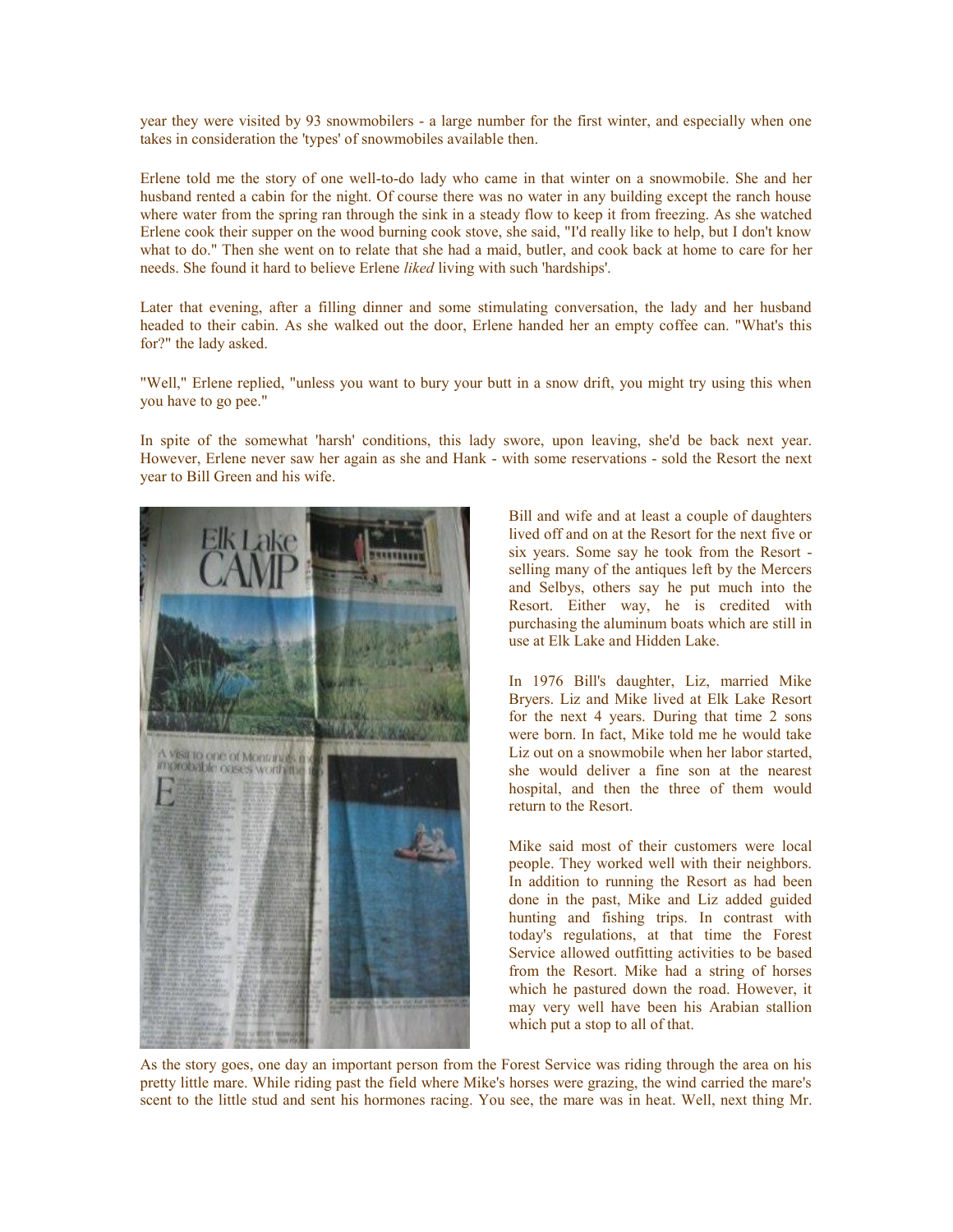Forest Service knew, his mare was being mounted by a lusty Arab stud, with him still in the saddle. To make matters worse, the Arab stud's aim was a bit off, and he ended up giving Mr. Forest Service a very unpleasant bath. To add insult to injury, this humiliating experience was apparently witnessed by a few bystanders who let no grass grow under their feet in their diligence to spread and embellish this humorous tale.

By the time Mike heard about it, the damage was done. Mr. Forest Service was very angry, and Mike said his relationship with that particular person was strained from that day forward. He has never been able to prove it made any difference, but it seems suspicious that this offense had a lasting effect since, after the Greens sold to Mr. Bybee - the fourth owner - the Forest Service no longer permitted outfitting or guided fishing or hunting activities to be based here at the Resort

During their sojourn in the Centennial Valley, Mike and Liz did not cater to the snowmobile crowd. In fact, Mike told of spending quiet winters here at the Resort. Except for an occasional coyote hunter, he said they could go all winter without seeing another human being. Of course, there were no phone lines back then, so it could be a long isolated winter. Mike, being an industrious fellow, didn't waste his time, however. He said the current wooden bar top was built one winter from scrap 1 x 2's and wooden pegs. However, his real winter business revolved around running trap lines.

The Centennial Valley is an amazingly quiet place, even today, but back then it was even more so. Mike tells of them being able to hear the road grader as he got to the west side of Lakeview. They would listen as the plow got closer and closer each day, breaking the roads free of the ice and snow which had held them captive all winter. As the grader approached, Mike and Liz would break out the shovels and begin the arduous task of unburying their car. By the time the plow driver arrived, looking for some of the mouthwatering treats he knew Liz would have waiting, the Bryers were packed and ready to follow them out. They would take the road to Monida then head up through Virginia City and Ennis and finally to West Yellowstone. Mike said this break from their self-imposed isolation was always the high point of their spring, but, in the end, they couldn't wait to get back to Elk Lake.

According to the fourth owner, Mr. Bybee, the place was close to condemnation by the time he purchased it in 1980. So, although the Bryers loved their life here at Elk Lake, it apparently wasn't too lucrative - and thus they were unable to maintain the buildings and improvements.

Eldon Bybee, a rare visitor to the resort, made Mr. Green an offer for the Resort in 1980. It was against the advise of friends and family that he made the ridiculously low offer he was sure would be refused. However, Mr. Green accepted. Rumor has it the Forest Service was considering turning the place into a public campground, so Mr. Green probably figured he didn't have much to lose. Thus the Resort came into the possession of Mr. Eldon Bybee, a retired assistance Chief of Police from Pocatello, Idaho.

Mr. Bybee owned and operated Elk Lake Resort for 5 years. According to one visitor from that earlier era, Mr. Bybee was reputed to have been aggressively anti-company. In fact, this gentleman said he had to beg to stay in a cabin, and Mr. Bybee yelled at people if they walked on his grass. However, after a lengthy phone conversation with Mr. Bybee, I find that hard to believe.

Mr. Bybee recounted to me his longstanding ties to Elk Lake Resort, beginning with his parents spending their honeymoon in a tent (of which the Selbys apparently had several) at Hidden Lake back when the original owners still owned the Resort. Mr. Bybee's mother grew up in Dillon, and he was raised in Lima. Thus, the interest in Elk Lake seemed only natural.

Close to retirement, and perhaps looking for another challenge, Mr. Bybee took on the somewhat daunting task of turning Elk Lake Resort into a viable business again. He told me he had made Mr. Green what he considered an offer he would be sure to refuse. However, when Mr. Green accepted the offer, Mr. Bybee quickly applied for and obtain his retired. He then took up residence at the Resort.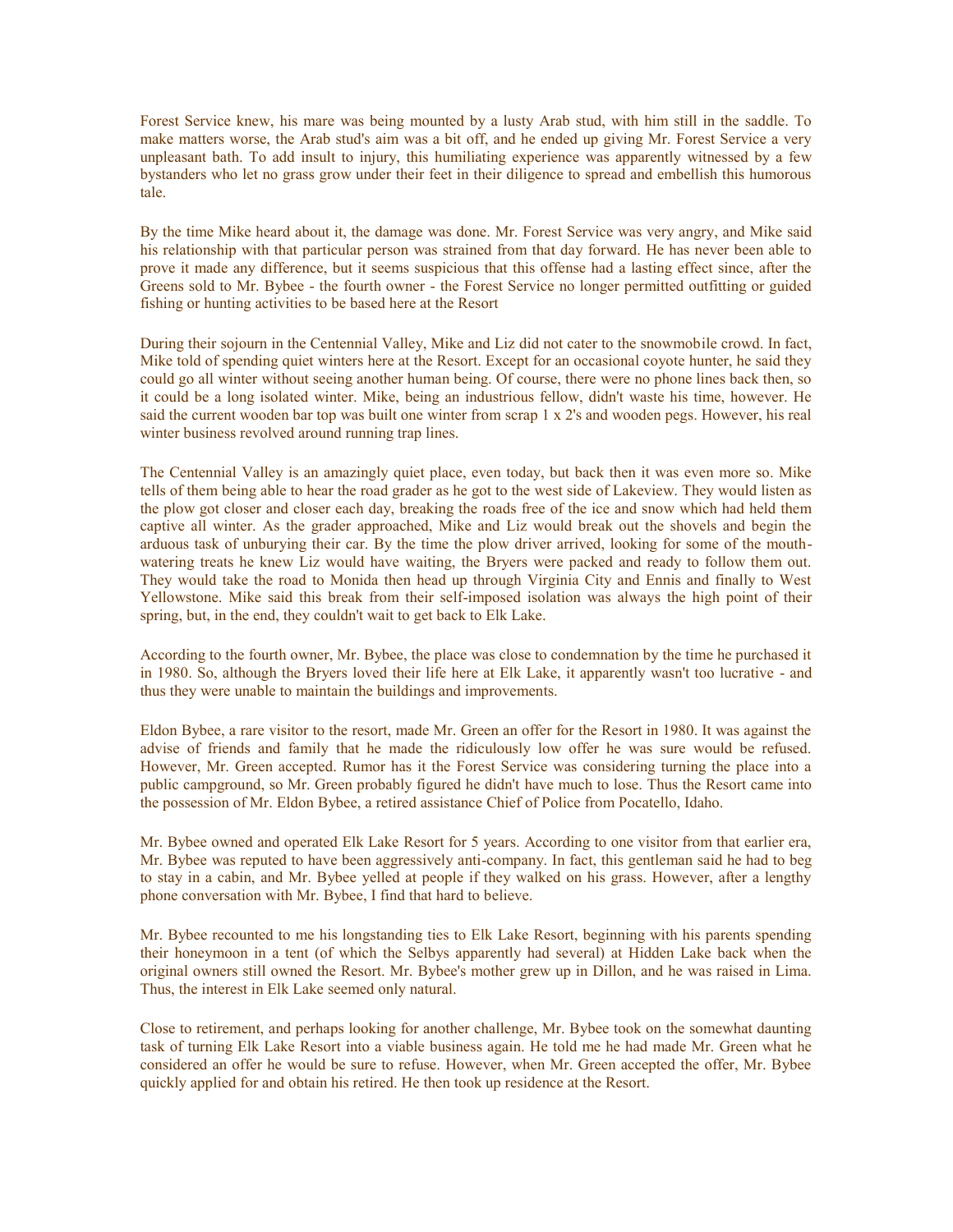One of the first jobs he tackled was the removal of all the old junk cars from the willows down by the lake. Over the years the Selbys (and possibly some of the other owners which followed) had collected quite an impressive collection of



dead cars. Consequently, Elk Lake Resort, like many of its day, was filled with the dinosaurs of a previous era. It took five semi-truck loads to remove them all. With much work and clean up, Eldon got approval to reopen the Resort to the public in 1981.

Mr. Bybee did not have any employees, choosing to run the place by himself. He owned it free and clear, and, as it was not a money making proposition at the time, he hired no employees. As a result, he did not re-open the restaurant. The bar he opened in the evening, when he ran the generator (which was the only time the lodge or cabins had power). While the generator ran, he filled the large cistern with water from the spring on the hill. This provided the Resort with water the following day.

Mr. Bybee wasn't completely alone up here. He had brought with him two faithful companions - one a Black Lab and one a Pomeranian. These two would often team up to catch fish out of Narrows Creek. The Black Lab would take his post on the bridge over the stream and the Pomeranian would go under the bridge and herd out the fish who were hiding in the shadows. As the fish came out from under the bridge, the lab would grab one and carry it to his master. Mr. Bybee developed a pond in the aspens where the spring runs down to the lake. He would put the fish his dog had caught into this pond during the summer. He had built a little bridge over a section of the pond, and Resort guests could view the fish at their leisure.

One day, however, the lab's prowess nearly got him in trouble. Sergeant Holmes, a fish and game warden, had come up to the area and was visiting with Mr. Bybee. While they visited, the good old lab and his Pomeranian cohort went to work. Before long, here came the lab with his catch. Mr. Bybee quickly grabbed the fish, ran to his pond, and threw it in. The uninjured fish swam off to join his new room mates. Sergeant Holmes, much to Mr. Bybee's relief, seemed to take the whole thing in stride. They visited a bit longer and the Sergeant headed off to check out Hidden Lake.

One his return trip, the Sergeant again stopped in for a chat. Much to Mr. Bybee's chagrin, here came the same dog - this time with a healthy grouse in his jaws. After freeing the bird from its captor (also unharmed), Mr. Bybee turned to Sergeant Holmes and declared, "You better haul this vagrant in, Sergeant." Well, the good natured warden just chuckled and let it go at that.

However, that wasn't the end of the dog's adventures. Mr. Bybee recalled another occasion when his lab and an otter got into an argument. It seems man and dog had been taking an evening stroll down by the lake. They came upon an otter. The dog went after the little animal, which quickly returned to its native environment - the lake. The foolish dog followed, only to find he had been outwitted. Mr. Bybee jumped in to save the mutt and found himself outnumbered - about 9 to 2. Both the dog and his owner came away with several bites and scratches from the feisty otters.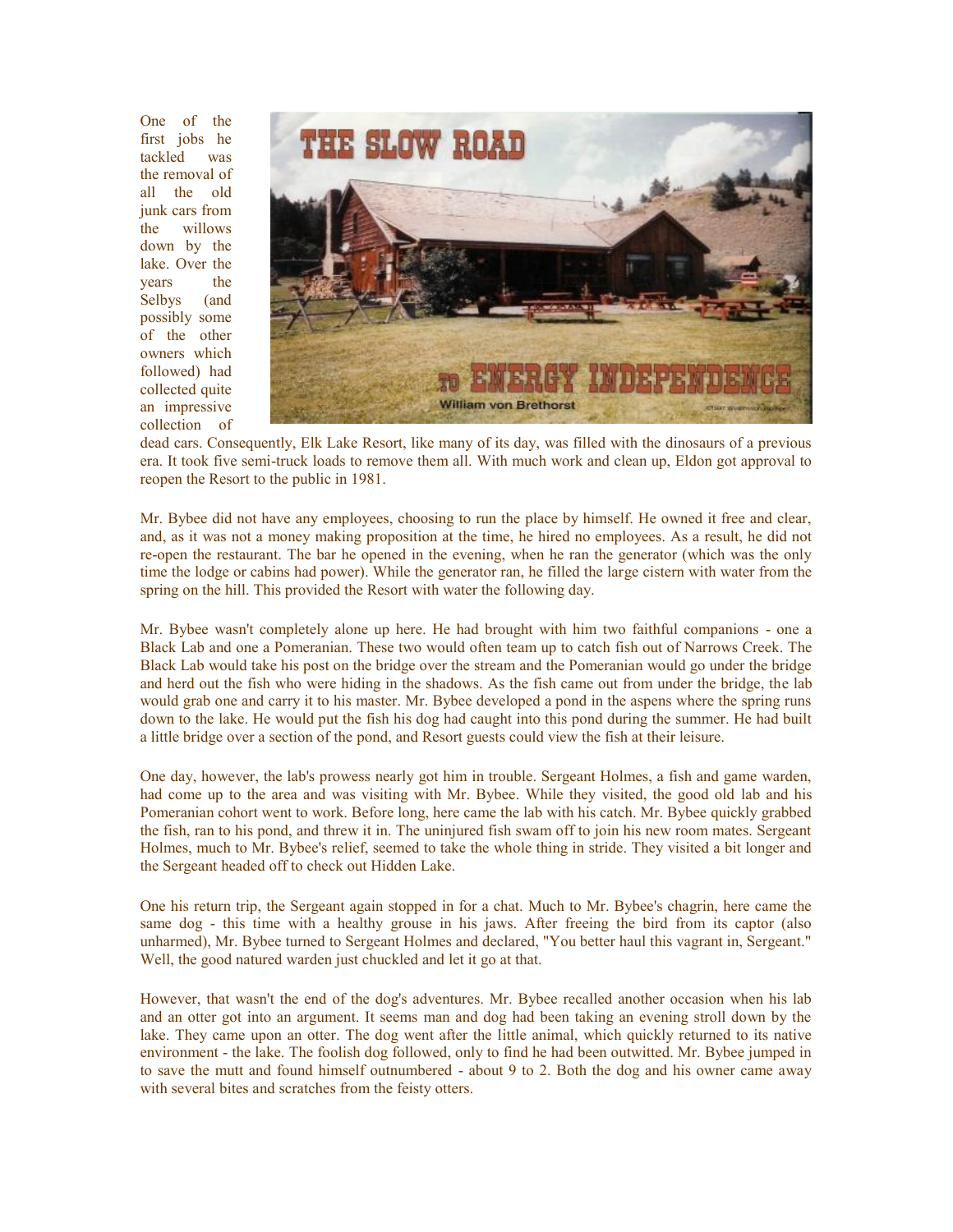Although Mr. Bybee did not run the restaurant, he did rent the cabins. He said 4 of the 6 cabins had bathroom facilities during his day. They rented for \$25 a night. He said much of his business came from Ennis, Cameron, Lima, and Sheridan. His customers came here to fish.

In fact, at that time the lakes produced some large fish. The fortunate angler could catch rainbows which ran up to 10 pounds from Hidden Lake. The largest cutthroat he saw caught out of Elk Lake was 9 1/4 pounds. Of course, fishing wasn't the only 'fun' thing to do. Mr. Bybee told of times he and his friends would go up to the old barn, late at night, with their .22's and shoot the rats which were abundant.

All the Resort business during this era occurred during the summer and fall. Mr. Bybee did not run the Resort in the winter. Of course, he had no need to do so as he had an income from his retirement. However, this did not stop him from staying here. He said the area was most beautiful in the winter. But, it was also cold! At that time there was a big pot-bellied stove in the lodge living room area. Mr. Bybee would sleep upstairs until it got too cold. Then he'd pull out the roll-away and make his bed as close as was safe to that stove.

To keep the lodge at least moderately warm required keeping the fire roaring. This consumed LOTS of wood. As has been said, wood warms you twice - once when you gather it and again when you burn it. Mr. Bybee recounts weeks spent during the summer gathering wood from up by Hidden Lake and hauling it down for winter use.

The electrical system was much different then. Not only was much of the wiring the old knob and tube style and greatly outdated, but the only time the lodge had power was when the generators were running. The generator of Mr. Bybee's day was an old Railroad diesel unit generator. Guests from years previous can remember the big monster shaking the ground, clear across the Resort, when it was running. There was also an old Jeep generator which Mr. Bybee took to the university and had rebuilt. He talked of some old battery packs which were stored in the basement of the ranch house, and an old wind generator down by the lake. However, these must have been seriously outdated and ineffective as they seemed to have added little to the electrical system.

As in the Hank and Erlene's time, the road to Hidden Lake ran through the middle of the Resort. Their was an old gate and archway at the entry, and Mr. Bybee made the sign which hung above the gate. He also shot the Elk which provided the antlers for the archway. When, during the Miller's sojourn, the road was re-

routed and a new entry created, the sign and antlers were moved to their current location.

Of course other changes have occurred over the years as well. In Mr. Bybee's time there used to be a door from the bar into the dining room -



which was quite a bit smaller in his day. A huge set of Elk antlers hung in the bar, taken from an Elk Mr. Selby had shot years earlier. An old 45 jute box sat under the antlers.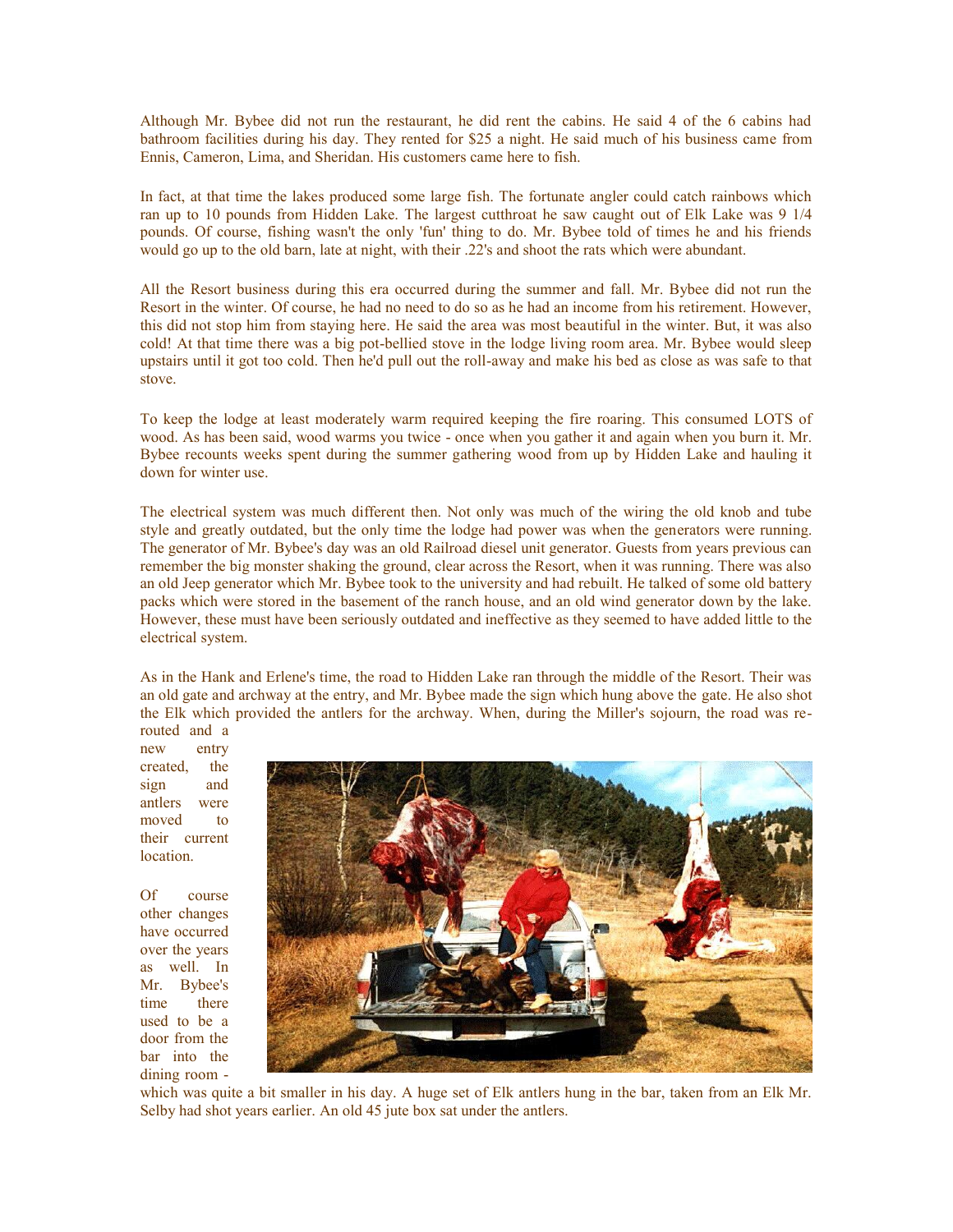Some things don't change, however, and so there were 'characters' back in his day as today. He recalled a couple of old-timers who used to come up every summer and hunt for the lost mine - when they weren't too drunk. He said legend had it that a man found a vein of gold in the area. Taking a sample of ore, he went to have it assayed. Finding it to be of a very high quality, he hurried back with big plans. But, low and behold, his fortune was about to change, for he soon realized he couldn't remember exactly where that vein of gold was. Search as he might, he never did find that mine again. However, the old-timers spent many a day looking in hopes their luck might be better than his. Alas, it wasn't.

Another visitor who not only bought 'character' but also beauty to the place was an old man known as Dan the Whittler. Story has it Dan would whittle to pay for his drinks. At the time Mr. Bybee sold the Resort there were several beautiful pieces Dan had created on display. The one Mr. Bybee remembers most distinctly was a stage coach done up in great detail with a full team of horses pulling it. Alas, it has gone into some later owner's private collection.

Lest you think Mr. Bybee led a quiet, possibly even boring, life at Elk Lake, I know he would beg to differ. In fact, he told me of one of the least *boring* nights he spent at Elk Lake. He said he woke to the sound of a freight train roaring up the canyon. By the time he woke enough to realize it couldn't possibly be a train, an earthquake hit. He said it shook him so good he thought the lodge might come down around his head. When he took stock the following morning, he found, except for a few broken bottles and plates, the lodge was in good shape. However, upon surveying the outbuildings and cabins he found the boat house had been rocked off its foundation, and the bathrooms on two of the cabins had separated from the cabins themselves.

All good things seem to come to an end, and so, in 1985 Mr. Bybee sold the Resort to Bill and Georgia Miller. Here, it seems, is where the focus of Elk Lake Resort really began to change. I've heard the Millers, particularly Mrs. Miller, were go-getters. Owners of a hot air balloon business in Arizona, they apparently had big plans for what Elk Lake could become.

As a result, the Millers went all out to improve the business aspects of the Resort. They brought in a phone system (via a transmitter on the hillside). They put in a well. They updated the generator setup a bit. They built an addition to the dining room and added the front porch. And, Mrs. Miller who is reputed to have been a friend of Julia Childs, completely renovated and rejuvenated the restaurant. Maximizing her ability, she proceeded to cook some incredibly good - and gourmet - food. During their sojourn, the restaurant was transformed from a standard meat and potatoes "family-style" kitchen to its current status as a country gourmet dining facility.

I have heard the restaurant did a hopping business, with as many as 45 - 50 guests being served on a normal night. Groups came from as far away as Bozeman and Billings to formal, black-tie affairs. And, of course, the year end celebration in the fall was the final touch. Everyone for miles around was invited to come. The Millers roasted a whole pig over a pit of hot coals. All the trimmings and fixings were included. To accompany the food, every open bottle in the bar was set out for the drinking pleasure of the guests. Needless to say, this party was remembered for days, weeks, and even months.

In addition to the changes in the restaurant and dining room, the Millers added a lot of character to the lodge. They are the ones responsible for the lovely rock fire place which graces the living room. They are also the ones who put down the oak floors. Apparently they also did a lot of the internal decor - adding character and personality to the interior of the lodge.

They are also responsible for the archway which graces the entryway into the resort as well as much of the fence around the perimeter. Howard Begin, a retired employee of the Red Rock Lakes National Wildlife Refuge, told me of the challenges they faced in standing up the archway. Of course, way out here one doesn't have easy access to heavy equipment. So, after assembling the archway, the big question was: "How do we get it upright without killing someone or breaking something?" Always an industrious man, Howard figured a way to safely use an A-frame and the fruit of their labors still stands today.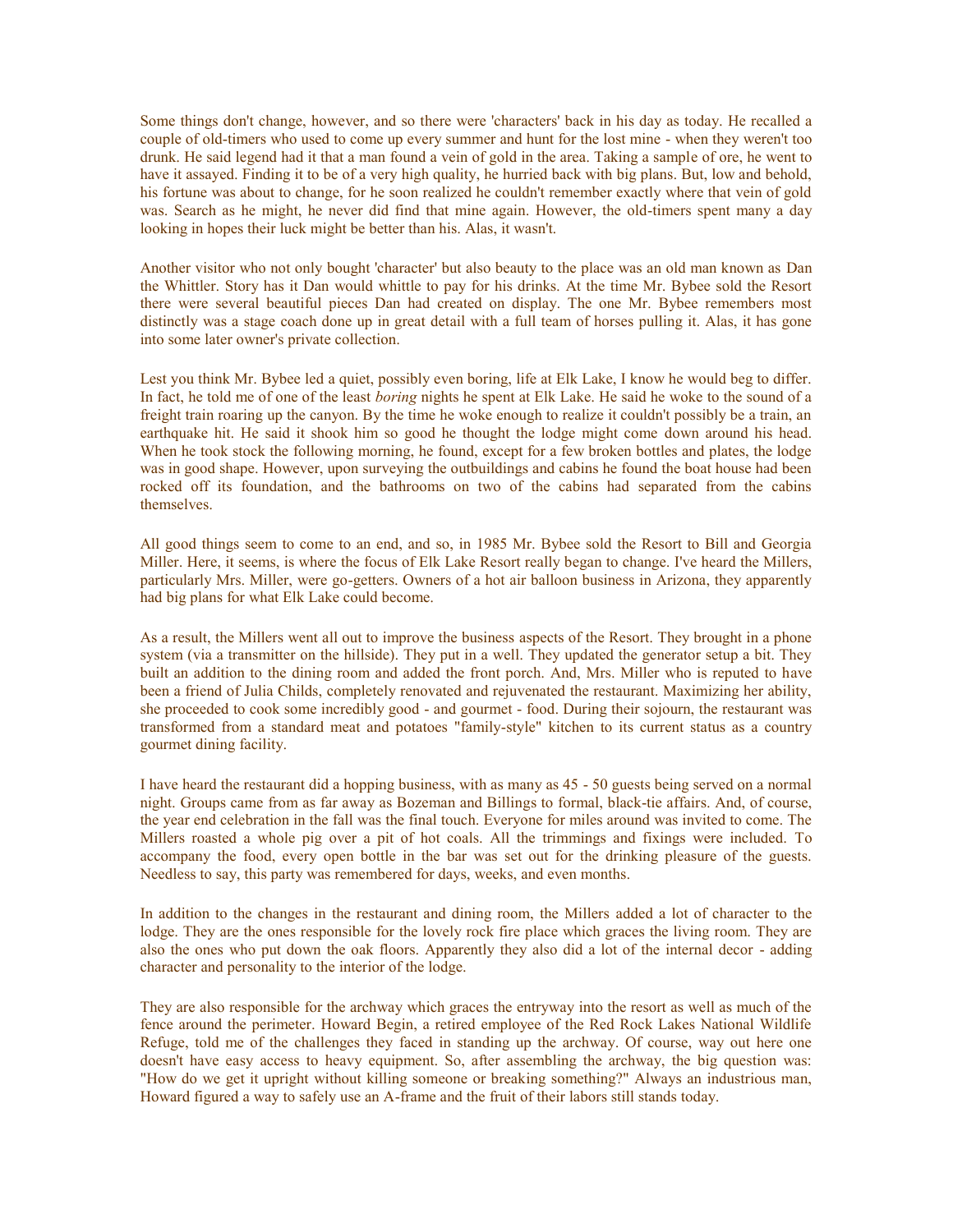There were several employees at the Resort in those days. I know of at least 5 people (including Mr. and Mrs. Miller) who worked part or full time. I believe it was during the Miller's sojourn that J.T. Johnson and his girlfriend, Janice Worble, were hired. These two employees were to stay with the resort until 1997 or 1998 - working for three different employers.

The Miller's plans for improvement did not stop with the restaurant and lodge. They wanted more cabins. They had big plans and dreams for Elk Lake but life changes. Thus in 1992, Mr. Gary Coppin purchased the Resort. Gary came from California. He is mentioned in the Beverly Hills Chronicle dated September 11, 1992. I gather he was a figure known to those in the Beverly Hills set. At the time of the article, five employees made up the Elk Lake crew.

The only other information I have on the Resort during this time comes from a Workman's Compensation case held in March and April of 1996. The facts in this case reveal Elk Lake Resort was operating as a bar, restaurant, and cabin rental at that time. The main lodge included the restaurant and bar with room upstairs for employees. The records show that, "During the summer the Resort caters to fishermen, during the fall to hunters, and during the winter to snowmobilers."

Characters, as usual, seemed to hover in the background during this time in the Resort's history. In fact, during a brief period when J.T. Johnson, who had apparently served as Resort manager since 1990, left the Resort's employ, Gary hired Bojay (Robert McClure) to serve as manager. According to the information in the public records, Bojay fancied himself as a mountain man and wore a sidearm and large knife. He loved to engage the guests in long-winded accounts of his experiences.

Mr. Coppin began, to update the power system here at the Resort. As can be seen by the old propane lights in most of the cabins (which are no longer in use), steady and reliable electric power to the cabins is a relatively new convenience. It took 6 years, but by 1998 the system finally reached more fuel efficient standards. Although still dependent upon the generators for some battery charging and backup power, they are no longer the prime source of energy they once were.

Brothers John and Wayne Schofield, and Wayne's wife, Nancy, purchased the Resort from Gary Coppin in 1996. According to the Schofields, Gary had, at the end of his period of ownership, allowed the property to decline and had run up large debts related to the Resort. Consequently, when the Schofields stepped into the picture there were messes to be cleaned up and problems to be ironed out. However, with work and persistence, they were able to start the process of building the Resort back up to its former glory.

Although experienced in the Nuclear Field, neither John nor Wayne had prior experience with a restaurant or lodging facility. However, they all loved the setting of the Resort and looked forward to the opportunities it represented for a quieter way of life. Thus Wayne became chief cook, Nancy the chief baker and waitress, and John tended bar while sharing maintenance and upkeep duties with Wayne.

Working as a team, the Schofields built upon the previously existing summer business and greatly expanded the winter side as well. In fact, during Yellowstone's heyday, Elk Lake Resort became an almost famous stop over for snowmobilers in and out of the area. A normal winter day could see them serving as many as 100 lunches, with 50 not an uncommon daily occurrence.

However life stepped in, as it often will, and added challenges to their 'perfect' plan. People get tired. Along with running Elk Lake Resort and dealing with the general interruptions causes by the demands of Wayne's job, the Schofield brothers worked their 'off-seasons' at their former trades. This, along with the typical drain experienced by many workers in the service industry, took much of the joy out of Resort ownership. At the time they sold to the eighth owners, in May of 2004, they had decided to either sell or reduce operations to the minimum 4 months required by their Forest Service permit.